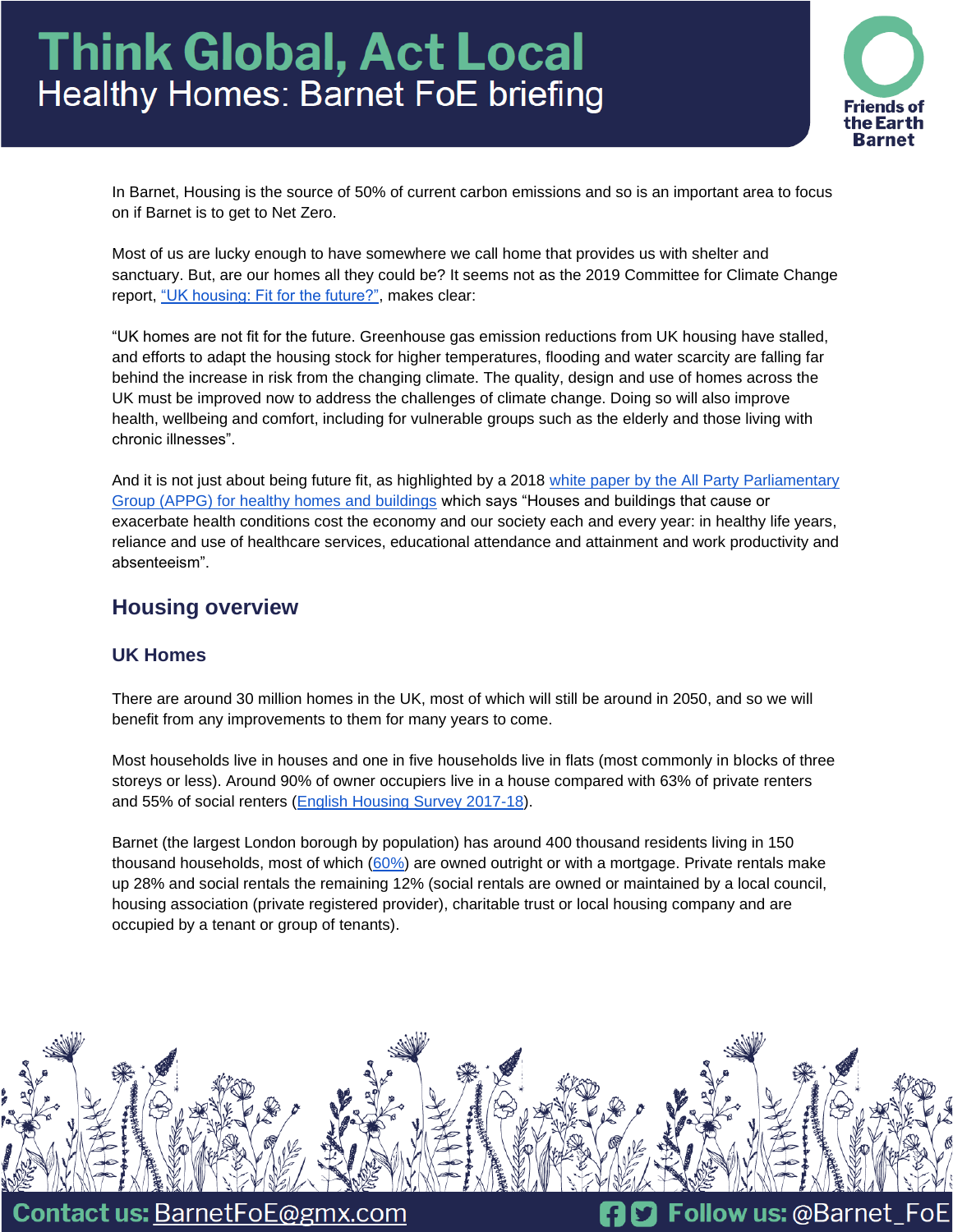## **Energy Efficiency**

Use of gas for warming homes and providing hot water contributes significantly to household emissions.

Shifting housing to 100% renewable energy for heat and power will be achieved through a mix of central and local solutions. In Barnet, there is currently around 4 gigawatt hours (GWh) of locally produced renewable energy available in the area. This compares to the official target of 68 GWh and the FoE target of 132 GWh.

While moving away from gas is not a short term solution for the majority of home-owners and renters, and doing it will require support and advice from central and local government, more immediate results can be achieved by making our houses more energy efficient so that we use less gas and emit fewer emissions.

Energy efficiency data is only easily available for homes that have an Energy Performance Certificate (EPC) and so there is a lack of quality data about all housing stock and actual energy usage. Homes are only required to have an EPC when built, sold or rented, which means the many privately owned homes that have not recently been sold are unlikely to have a certificate and owners will not have information about the efficiency of their home.

Based on the available data, according to the [Office for National Statistics,](https://www.ons.gov.uk/peoplepopulationandcommunity/housing/articles/ageofthepropertyisthebiggestsinglefactorinenergyefficiencyofhomes/2021-11-01) fewer than half of assessed homes in both England (42%) and Wales (37%) have an EPC rating of C or higher (the higher the rating the more efficient the house is and the lower the bills should be on a rating from A to G). [Flats and](https://www.ons.gov.uk/peoplepopulationandcommunity/housing/articles/energyefficiencyofhousinginenglandandwales/2021)  [maisonettes](https://www.ons.gov.uk/peoplepopulationandcommunity/housing/articles/energyefficiencyofhousinginenglandandwales/2021) are on average more energy efficient than terraced, semi-detached and detached houses. Social rented dwellings are more energy efficient for all property types (compared to private rented and owner-occupied).

A 2019 article on [energy efficiency in the private rented s](https://energysavingtrust.org.uk/minimum-energy-efficiency-standards-private-rented-sector/sector)ector says that "the private rented sector has the largest proportion of the most energy inefficient homes (6.3% are F and G rated properties, compared to around 0.7% of social housing). Nearly half (45.7%) of households living in such properties are in fuel poverty. Improving the energy efficiency of private rented homes will not only improve comfort and reduce energy bills but will reduce ill health".

[Government guidance](https://www.gov.uk/guidance/domestic-private-rented-property-minimum-energy-efficiency-standard-landlord-guidance) says that landlords of domestic private rented properties have to comply with the 2018 'Minimum Level of Energy Efficiency' standard (EPC band E). However, this a potential gap between the minimum level of band E and the need to be C or higher.

A household is said to be in fuel poverty when its members cannot afford to keep adequately warm at a reasonable cost, given their income.

The Government proposes to close this gap by setting new targets to ensure all new lets have an EPC rating of at least C by 2025, and by 2028 for existing lets. This already seems to be encouraging some [landlords to buy higher efficient properties,](https://www.telegraph.co.uk/property/buy-to-let/landlords-scramble-buy-eco-properties-avoid-10k-upgrade-costs/) and with a growing number of banks and building societies offering lower mortgage rates to landlords buying more energy efficient properties there may be further growth in purchases of newer, more energy efficient properties.



**Contact us: BarnetFoE@gmx.com**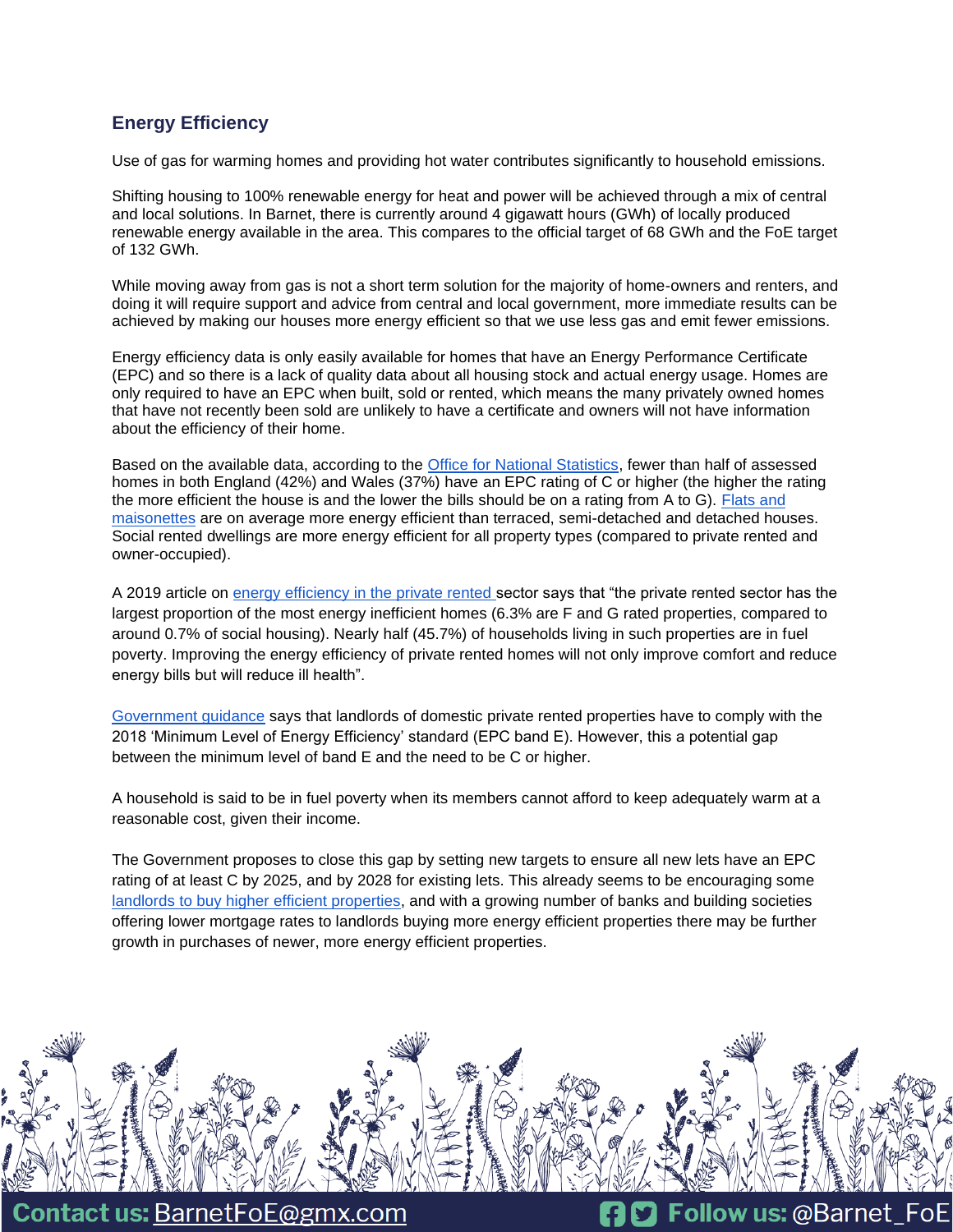Looking at Barnet EPC data, existing houses have a median energy efficiency score of around 55/100 (band D) compared to new homes which are above 80 (band B) (you can check the scores for your part of Barnet [here](https://www.ons.gov.uk/peoplepopulationandcommunity/housing/articles/energyefficiencyofhousinginenglandandwales/2021) (see figure 7)).

In Barnet, only [42% of homes](https://takeclimateaction.uk/near-you/barnet?postcode=nw71hp) are designated as well insulated – less than the best performing similar London Borough with 50% and significantly below the official target of 89% and the FoE target of 100%. Poor insulation means we waste money and produce more emissions.

The age of a dwelling has the biggest impact on its energy efficiency, with newer homes much more likely than older homes to have an EPC rating of C or above. According to Barnet Council, over two thirds of Barnet's housing stock was built before 1944 and the carbon emissions associated with the heating of Barnet's older housing stock creates a higher than average contribution to the borough's overall carbon emissions compared to the rest of London.

As around 88% of homes are privately owned (including the 28% which are private rentals), making all of Barnet's homes more healthy will need owners to act. However, an ONS survey found less than a fifth of people in Great Britain (19%) were considering improving their home's energy efficiency. Of those who were not considering any improvements, the most common reason for this was believing their home was already efficient enough (35%), followed by not owning their own home (29%) and changes costing too much money (28%).

However, according to a February 2022 [news report,](https://inews.co.uk/inews-lifestyle/money/property-and-mortgages/energy-prices-more-likely-green-improvments-homes-gas-electricity-costs-1459553) high energy prices might be persuading more people to consider green home improvements, although knowing where to begin is an issue for many.

So clearly there needs to be more effort made to help owners understand the actual efficiency of their property and what needs to be done, including what can be done at low cost for immediate impact.

# **Healthy Homes - More than Energy Efficiency**

#### **Ill-health from cold or damp homes**

According to the [energy saving trust](https://energysavingtrust.org.uk/minimum-energy-efficiency-standards-private-rented-sector/) "National Energy Action estimates that 10,000 deaths each year are attributable to living in a cold home, similar to the number of people who die from breast or prostate cancer each year. Moreover, work undertaken by the Building Research Establishment (BRE) highlights that cold-related illnesses from privately rented F and G rated properties costs the NHS £35 million per year".

As well as cold homes causing ill-health, damp homes are also a problem. Barnet Council provides [advice about condensation](https://www.barnet.gov.uk/housing/private-housing/condensation-and-damp) and its link to health. "Condensation can be an indication that something has gone wrong with the property, or the way in which tenants are living is causing too much moisture vapour and not airing the property enough. If left, condensation can turn into damp and mould which is not good



**Contact us: BarnetFoE@gmx.com** 

**nD** Follow us: @Barnet\_FoE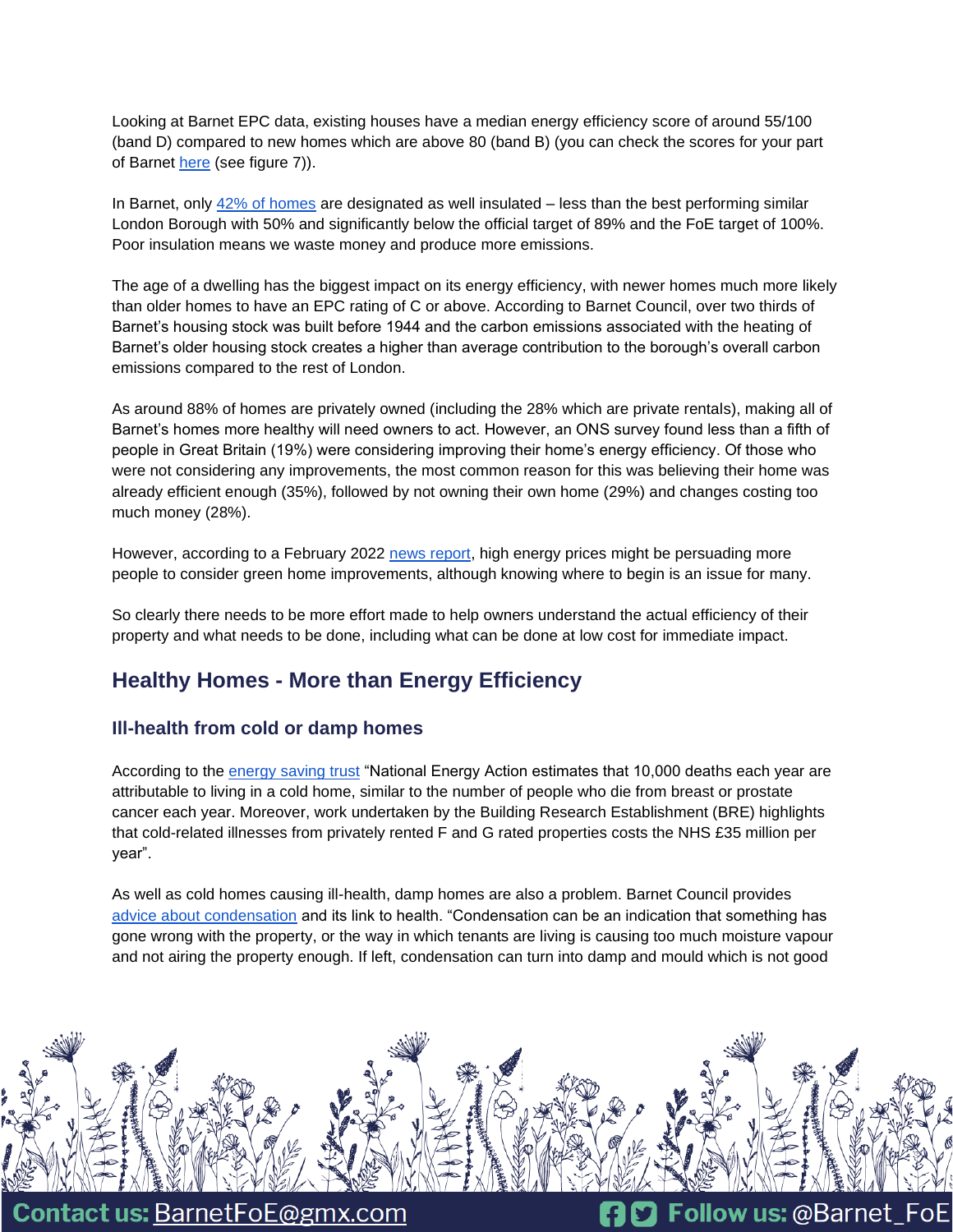for health…damp can be caused due to a fault in a property e.g. leaky roof, burst pipe or faulty damp proof coursing can cause rising damp and penetrative damp".

It is not just faulty homes that cause damp, our actions can also contribute: "Behaviours such as drying clothes indoors, cooking without lids on pots and pans, not heating the house adequately and bathing/showering with all the windows shut creates water vapour in the air inside the property, and if is not aerated and adequately heated, this could then turn to damp".

And the solution doesn't seem to be difficult and doesn't cost much: "This type of condensation damp and mould caused by behaviours can often be fixed by:

- cleaning the affected areas before making simple behavioural changes
- put lids on pans when boiling foods
- opening windows after having a shower to aerate the room
- close doors to the rest of the house if possible when cooking
- if you have furniture very close to a cold wall, water vapour can become trapped and condense behind these, creating damp and mould. If you notice that this has happened, clean the condensation/damp and move the furniture forward by roughly 3-4 inches."

#### **Water**

Barnet lies within an area that is suffering from serious water stress, where current or future demand for household water is, or is likely to take, a high proportion of the effective rainfall which contributes to supply. Protecting and enhancing our streams and reducing water demand (through increased water efficiency and behaviour change) are pressing issues. However, the focus of Government and Local Authorities seems to be mainly on energy efficiency of homes rather than energy and water efficiency.

A significant amount of water is wasted in homes from dripping taps, leaky loos and a range of behaviours. Water companies have targets to significantly reduce the water consumption in homes as well as reducing leaks in the streets. [Affinity Water](https://www.affinitywater.co.uk/save-water) provides advice, free water saving devices and water efficiency checks. Reducing the amount of heated water (e.g. by taking a slightly shorter shower) helps reduce gas consumption, emissions and bills.

#### **Waste**

Households are a source of other forms of waste. We throw a lot of stuff into our bins but in Barnet now [less than 30%](https://barnetpost.co.uk/barnets-falling-recycling-rate-shocking#article) is reused, recycled or composted (compared to the best similar borough at 49%, the official target of 68% and the FoE target of 100%) and the non-recycled waste goes to landfill or incinerators costing money and increasing emissions. Much of the focus of the council is on collection of waste rather than on reducing waste or increasing composting.



**Contact us: BarnetFoE@gmx.com** 

**10** Follow us: @Barnet\_FoE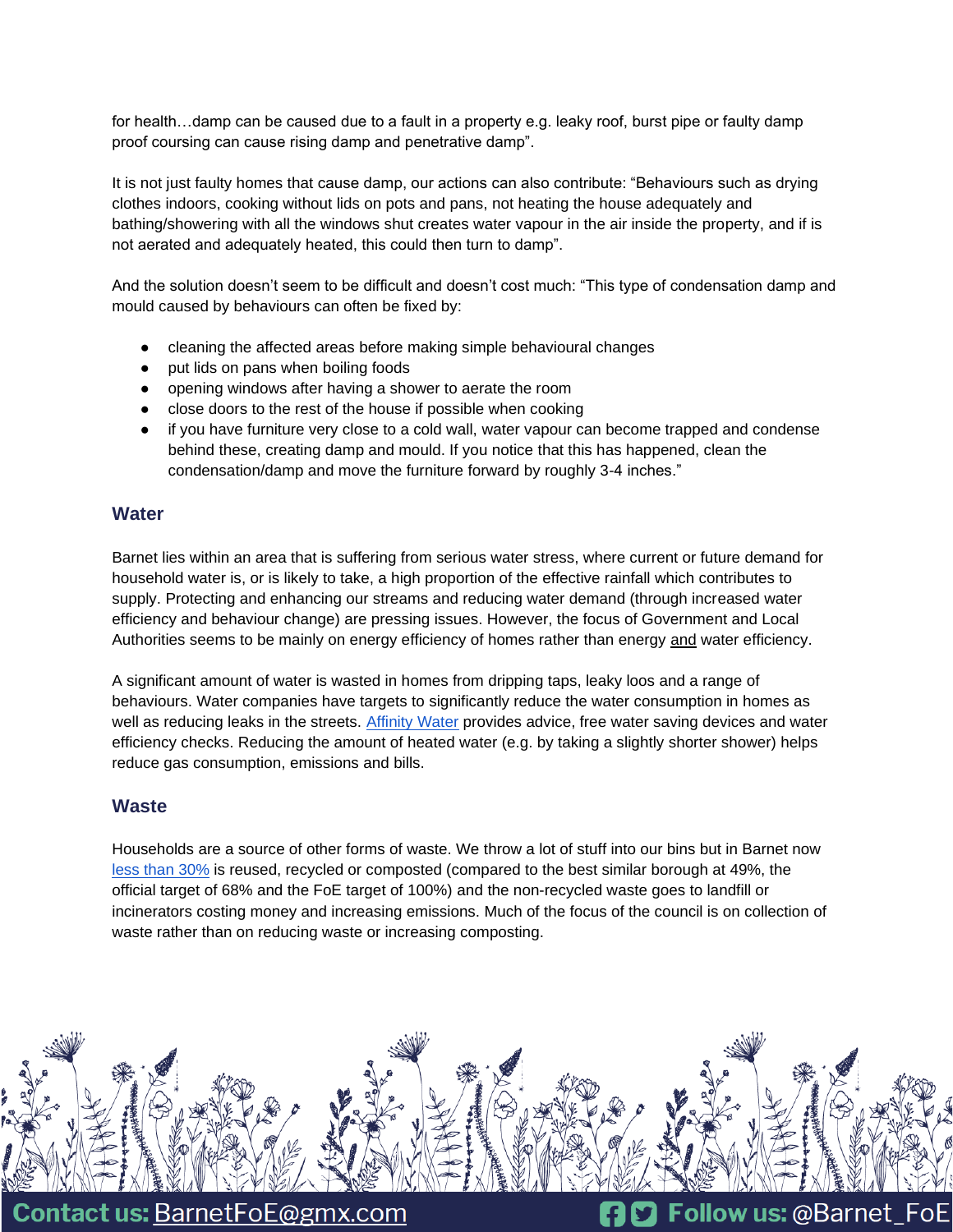## **Consumption**

When considering the wider supply chain, household consumption accounts for more emissions and waste than considered above. Our consumption footprint is much greater than most of us are aware when we buy a coffee from a barista do we understand how much energy and water is used in the production and transportation of coffee beans and how this compares to a cup of tea? From fast fashion to food, we buy a lot of stuff that gets thrown away.

## **Retrofit - Skills Gap and policy failure**

[It is estimated](https://www.current-news.co.uk/news/retrofit-skills-shortages-holding-back-home-decarbonisation-finds-energy-systems-catapult) that to meet Net Zero 2050 targets the home retrofit market needs to decarbonise 8 homes a minute for the next 29 years. One barrier to this is a lack of skills, about which the Committee for Climate Change observed "The chopping and changing of UK Government policy has inhibited skills development in housing design, construction and in the installation of new measures".

Not only has there been a lack of policy consistency [Schemes have under-delivered](https://www.bbc.co.uk/news/science-environment-60290876) with the Green Homes Grant scheme being described by MPs as "botched" and cuts to grants have "decimated" the industry leading to it being difficult to find an installer.

These factors are likely to contribute to slow initial progress on retrofitting and so it is important to consider what can be done now to help make our homes healthy.

## **Cost of Living crisis**

Unhealthy homes that waste energy increase the risk of households experiencing fuel poverty. In 2018 the percentage of households across the borough of Barnet who were [experiencing fuel poverty](https://open.barnet.gov.uk/insight-and-intelligence/jsna/borough-summary/) (based on the 'Low income, high cost' methodology) were 11.8%, compared to 11.4% across London and 10.3% across England.

With predicted increases in energy costs combined with wider inflation, the issue is wider than just fuel poverty with reports of people having to choose between ["heating and eating".](https://www.theguardian.com/society/2022/feb/07/1m-uk-adults-go-entire-day-without-food-in-cost-of-living-crisis) Waiting for the longer term benefits of retrofitting will not address the immediate challenge facing millions across the country.

# **Conclusions**

Unhealthy homes are wasteful, cost money, increase emissions, and can make us ill. Making our homes healthy will also have wider benefits including creating green local jobs, reducing demand on the NHS, helping contribute to net zero and lowering household bills.

However, solutions often seem to look at individual aspects of homes rather than taking a joined up view. We need consistent policies based upon a real understanding of the issues supported by good data and clear, consistent advice and support for homeowners and private landlords.